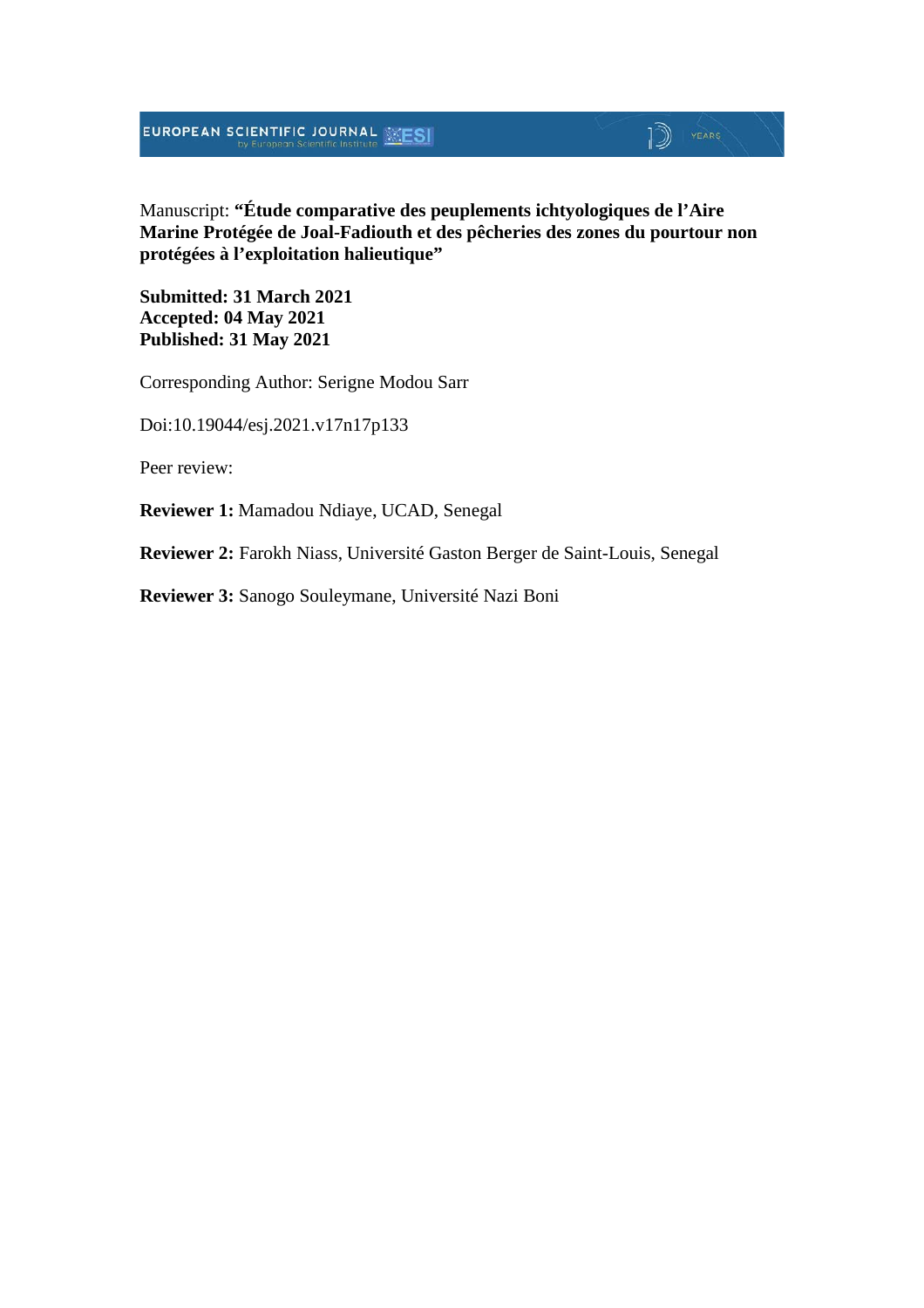# **ESJ** *Manuscript Evaluation Form 2021*

This form is designed to summarize the manuscript peer review that you have completed and to ensure that you have considered all appropriate criteria in your review. Your review should provide a clear statement, to the authors and editors, of the modifications necessary before the paper can be published or the specific reasons for rejection.

Please respond within the appointed time so that we can give the authors timely responses and feedback.

NOTE: ESJ promotes peer review procedure based on scientific validity and technical quality of the paper (not perceived the impact). You are also not required to do proofreading of the paper. It could be recommended as part of the revision. *ESJ editorial office would like to express its special gratitude for your time and efforts. Our editorial team is a substantial reason that stands ESJ out from the crowd!* 

Reviewer Name: Mamadou NDIAYE

University/Country: UCAD/Senegal

Date Manuscript Received: 09/04/2021 Date Review Report Submitted: 14/04/2021

## Manuscript Title: **Comparative study of the ichthyological populations of the Jaol-Fadiouth Marine Protected Area and the fisheries of areas not protected from fishing exploitation**

ESJ Manuscript Number: 0439/41

You agree your name is revealed to the author of the paper: Yes

You approve, your name as a reviewer of this paper, is available in the "review history" of the paper: Yes

You approve, this review report is available in the "review history" of the paper: Yes

### **Evaluation Criteria:**

**Please give each evaluation item a numeric rating on a 5-point scale, along with a thorough explanation for each point rating.**

| <i><b>Ouestions</b></i>                                                    | <b>Rating Result</b><br>[Poor] $1-5$<br>[Excellent] |
|----------------------------------------------------------------------------|-----------------------------------------------------|
| 1. The title is clear and it is adequate to the content of the<br>article. | 5                                                   |
| The information in this article fits well with the title of the article.   |                                                     |
| 2. The abstract clearly presents objects, methods and<br>results.          | 5                                                   |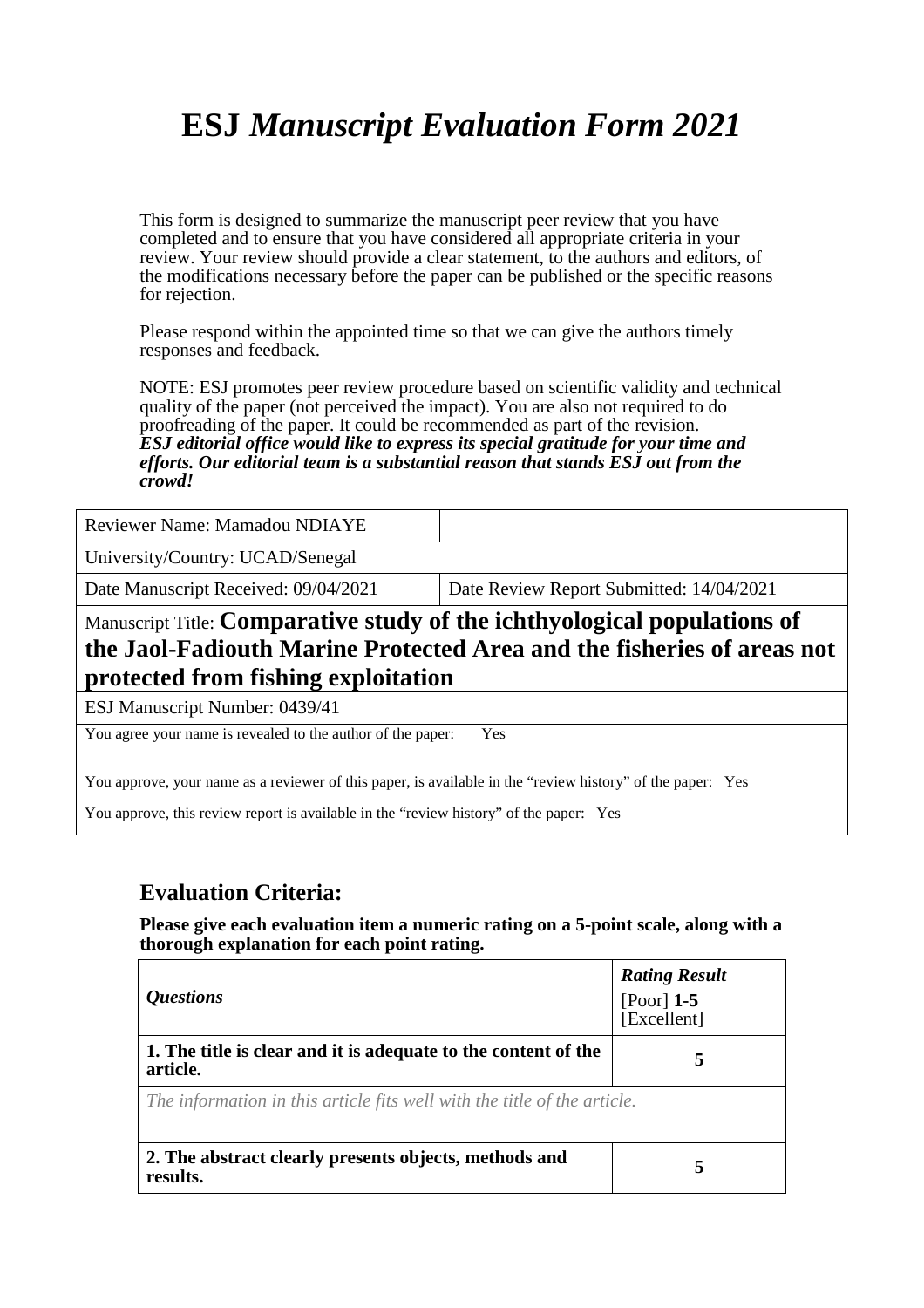## **Overall Recommendation** (mark an X with your recommendation):

| Accepted, no revision needed               |  |
|--------------------------------------------|--|
| Accepted, minor revision needed            |  |
| Return for major revision and resubmission |  |
| Reject                                     |  |

## **Comments and Suggestions to the Author(s):**

Apart from congratulating the author on the quality of his work; nothing else to report

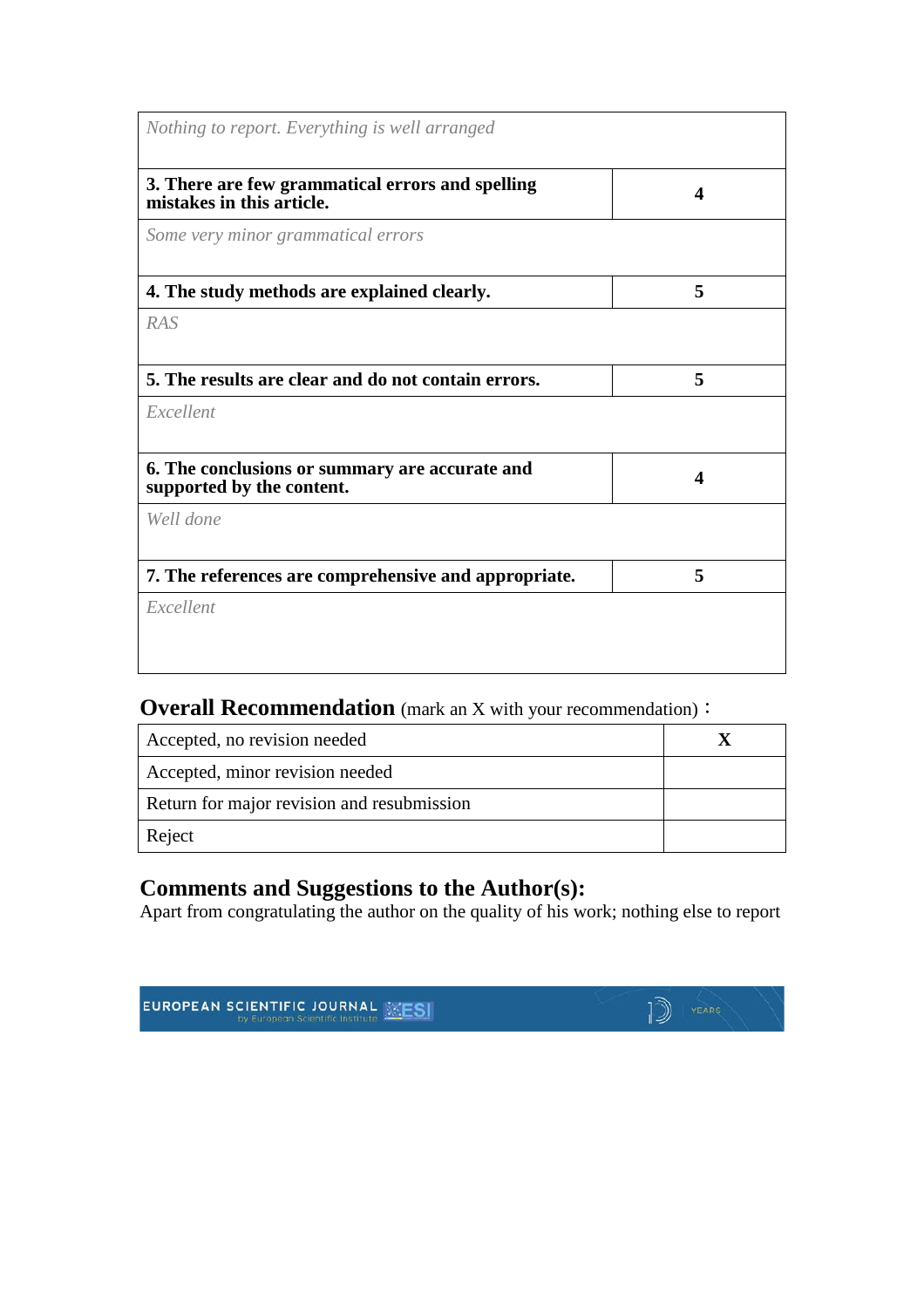# **ESJ** *Manuscript Evaluation Form 2021*

This form is designed to summarize the manuscript peer review that you have completed and to ensure that you have considered all appropriate criteria in your review. Your review should provide a clear statement, to the authors and editors, of the modifications necessary before the paper can be published or the specific reasons for rejection.

Please respond within the appointed time so that we can give the authors timely responses and feedback.

NOTE: ESJ promotes peer review procedure based on scientific validity and technical quality of the paper (not perceived the impact). You are also not required to do proofreading of the paper. It could be recommended as part of the revision. *ESJ editorial office would like to express its special gratitude for your time and efforts. Our editorial team is a substantial reason that stands ESJ out from the crowd!* 

| <b>Reviewer Name: Farokh NIASS</b>                                                                                                                                                     |                               |
|----------------------------------------------------------------------------------------------------------------------------------------------------------------------------------------|-------------------------------|
| University/Country: Université Gaston Berger de Saint-Louis/ Senegal                                                                                                                   |                               |
| Date Manuscript Received: April, 10 <sup>th</sup> 2021                                                                                                                                 | Date Review Report Submitted: |
| Manuscript Title: Étude comparative des peuplements ichtyologiques de l'Aire Marine Protégée de<br>Jaol-Fadiouth et des pêcheries des zones non protégées à l'exploitation halieutique |                               |
| ESJ Manuscript Number: 39.04.2021                                                                                                                                                      |                               |
| You agree your name is revealed to the author of the paper:<br>Yes                                                                                                                     |                               |
| You approve, your name as a reviewer of this paper, is available in the "review history" of the paper: Yee                                                                             |                               |
| You approve, this review report is available in the "review history" of the paper: Yes                                                                                                 |                               |

### **Evaluation Criteria:**

**Please give each evaluation item a numeric rating on a 5-point scale, along with a thorough explanation for each point rating.**

| <i><b>Questions</b></i>                                                    | <b>Rating Result</b><br>[Poor] <b>1-5</b><br>[Excellent] |
|----------------------------------------------------------------------------|----------------------------------------------------------|
| 1. The title is clear and it is adequate to the content of the<br>article. | Δ                                                        |
|                                                                            |                                                          |

*(Please insert your comments)*

Ce serait bien de préciser qu'il s'agit de pêcheries autour de l'Aire Marine Protégée, le titre devient alors : «Étude comparative des peuplements ichtyologiques de l'Aire Marine Protégée de Joal-Fadiouth et des pêcheries des zones du pourtour non protégées à l'exploitation halieutique »

Ceci permet de donner l'information que le papier traite de la comparaison entre l'Aire marine protégée de Joal-Fadiouth et seulement son pourtour et non pas des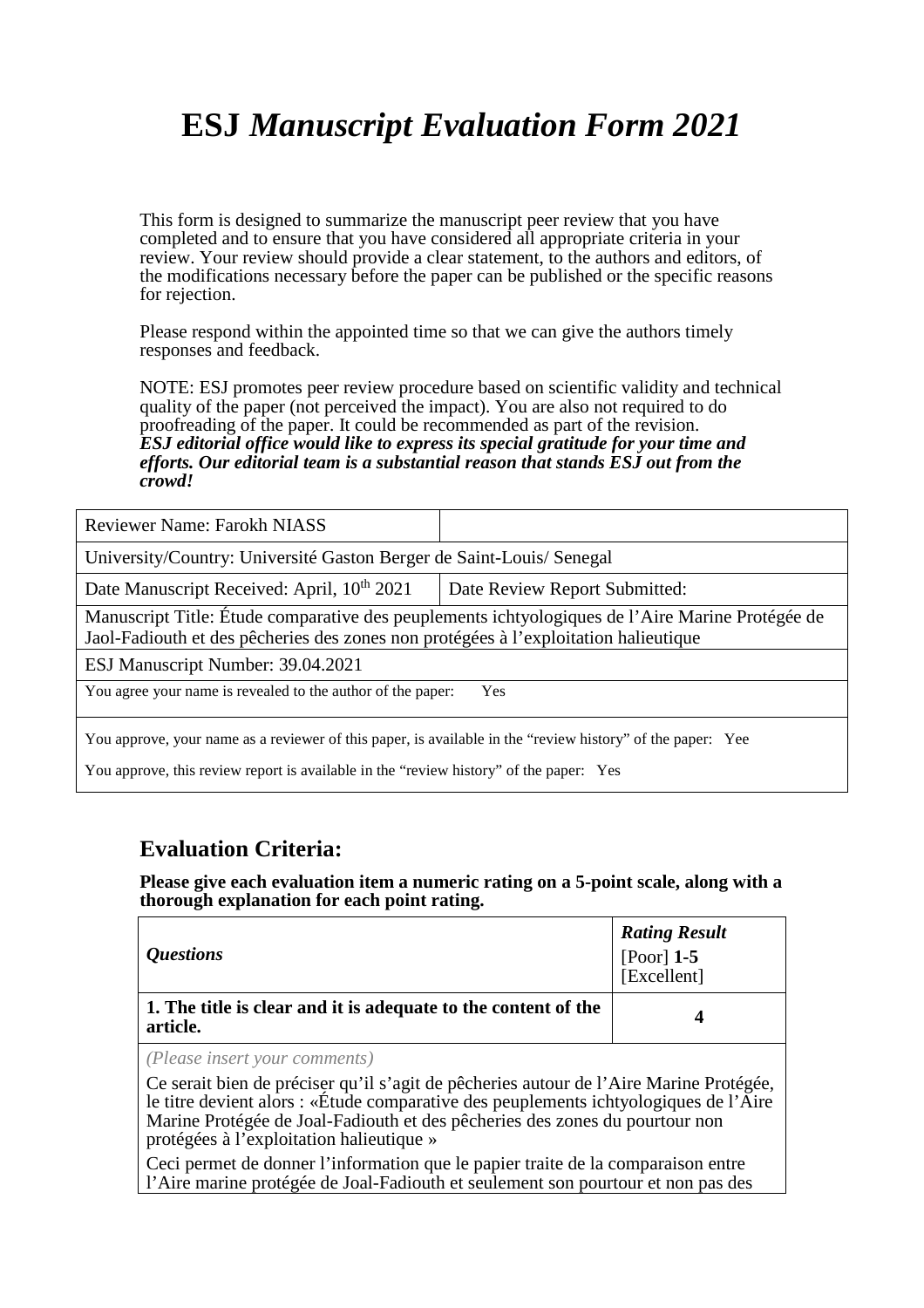autres pêcheries lointaines.

It would be nice to clarify that these are fisheries around the Marine Protected Area, the title then becomes:

« Comparative study of the ichthyological populations of the Protected Marine Area of Joal-Fadiouth and of the fisheries of the surrounding areas not protected from fishing exploitation"

This gives the information that the paper deals with the comparison between the Marine Protected Area of Joal-Fadiouth and only its periphery and not other distant fisheries.

**2. The abstract clearly presents objects, methods and results.**

Les résultats découlant de l'analyse ne sont pas bien mis en exergue dans le résumé.

En effet, à la fin du résumé les auteurs ont dit : « L'analyse de paramètres physicochimiques, des indicateurs de biodiversité à savoir : la richesse spécifique, les indices de diversité de Shannon-Weaver et d'équitabilité Pielou ont permis de déterminer les caractéristiques environnementales, la composition et la nature des peuplements, d'évaluer l'impact des mesures de gestion des différentes zones. » mais ils n'ont pas dit la nature des peuplements et ils n'ont rien dit sur l'impact des mesures de gestion.

The results of the analysis are not well highlighted in the summary.

In fact, at the end of the summary, the authors say, "The analysis of Physicochemical parameters, biodiversity indicators such as species richness, the Shannon-Weaver diversity index and the Pielou equitability index allowed us to determine the environmental characteristics, the composition and the nature of the populations, and to evaluate the impact of the management measures of the different areas." However, they did not say the nature of the communities and they did not say anything about the impact of management measures.

**3. There are few grammatical errors and spelling mistakes in this article.**

Il y a quelques fautes que j'ai corrigées directement sur le manuscrit.

I corrected a few mistakes directly on the manuscript.

#### **4. The study methods are explained clearly.**

*(Please insert your comments)*

La méthodologie est clairement exposée.

The methodology is clearly stated

**5. The results are clear and do not contain errors.**

*(Please insert your comments)*

Les résultats sont clairement exposés.

The results are clearly displayed.

**6. The conclusions or summary are accurate and supported by the content.**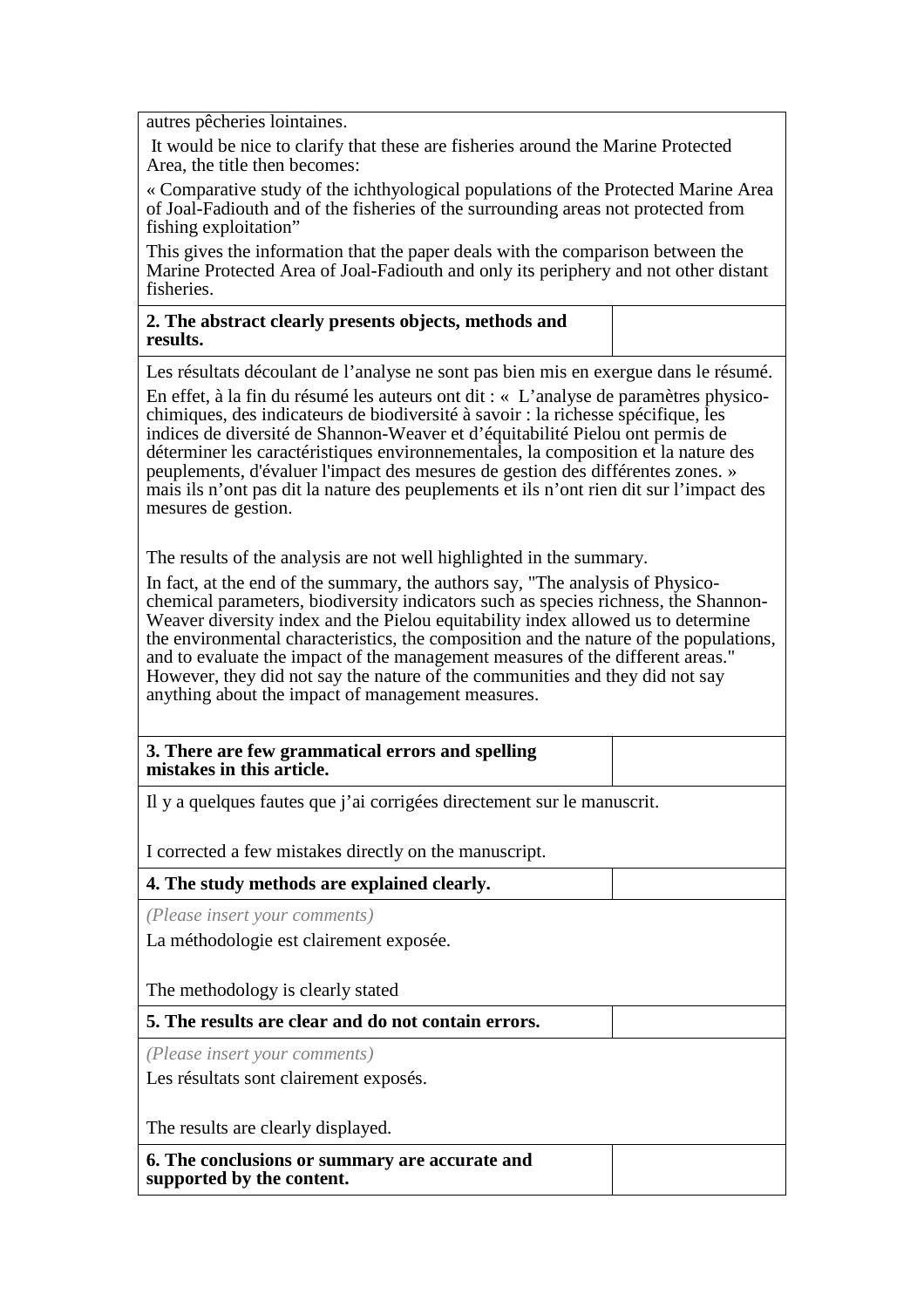*(Please insert your comments)* Les conclusions sont précises et corrobore le contenu.

The conclusions are precise and corroborate the content.

**7. The references are comprehensive and appropriate.**

*(Please insert your comments)*

Les références sont complètes

References are complete

## **Overall Recommendation** (mark an X with your recommendation):

| Accepted, no revision needed               |  |
|--------------------------------------------|--|
| Accepted, minor revision needed            |  |
| Return for major revision and resubmission |  |
| Reject                                     |  |

## **Comments and Suggestions to the Author(s):**

- Complete the abstract with the main results of the analysis.
- Complete Tables 7 & 8 with the meaning of sigles in colum "Catégories trophiques"

 $12)$ 

EUROPEAN SCIENTIFIC JOURNAL EESI by European Scientific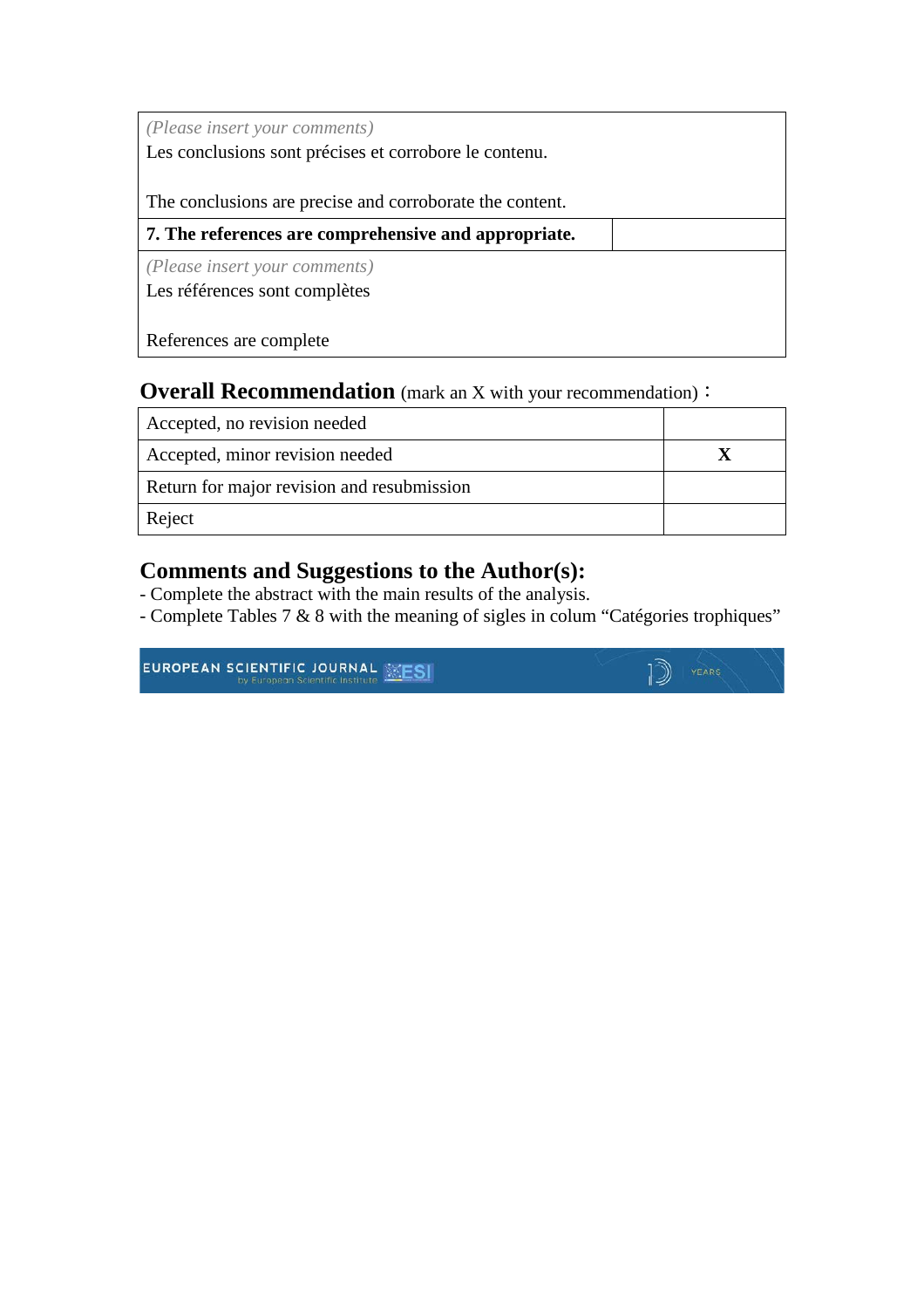# **ESJ** *Manuscript Evaluation Form 2020*

This form is designed to summarize the manuscript peer review that you have completed and to ensure that you have considered all appropriate criteria in your review. Your review should provide a clear statement, to the authors and editors, of the modifications necessary before the paper can be published or the specific reasons for rejection.

Please respond within the appointed time so that we can give the authors timely responses and feedback.

NOTE: ESJ promotes peer review procedure based on scientific validity and technical quality of the paper (not perceived the impact). You are also not required to do proofreading of the paper. It could be recommended as part of the revision. *ESJ editorial office would like to express its special gratitude for your time and efforts. Our editorial team is a substantial reason that stands ESJ out from the crowd!* 

| Reviewer Name: SANOGO Souleymane                                                                                                                                                       |                                          |  |
|----------------------------------------------------------------------------------------------------------------------------------------------------------------------------------------|------------------------------------------|--|
| University/Country: Université Nazi BONI                                                                                                                                               |                                          |  |
| Date Manuscript Received: 09/04/2021                                                                                                                                                   | Date Review Report Submitted: 26/04/2021 |  |
| Manuscript Title: Étude comparative des peuplements ichtyologiques de l'Aire Marine Protégée<br>de Jaol-Fadiouth et des pêcheries des zones non protégées à l'exploitation halieutique |                                          |  |
| ESJ Manuscript Number: 39042021                                                                                                                                                        |                                          |  |
| You agree your name is revealed to the author of the paper:<br>Yes/No                                                                                                                  |                                          |  |
| You approve, your name as a reviewer of this paper, is available in the "review history" of the paper: Yes/No                                                                          |                                          |  |

You approve, this review report is available in the "review history" of the paper: Yes/No

### **Evaluation Criteria:**

**Please give each evaluation item a numeric rating on a 5-point scale, along with a thorough explanation for each point rating.**

| <i><b>Ouestions</b></i>                                                    | <b>Rating Result</b><br>[Poor] $1-5$<br>[Excellent] |
|----------------------------------------------------------------------------|-----------------------------------------------------|
| 1. The title is clear and it is adequate to the content of the<br>article. | 5                                                   |
| Ok                                                                         |                                                     |
| 2. The abstract clearly presents objects, methods and<br>results.          | 3                                                   |
| It would be interesting to add results in the abstract.                    |                                                     |
| 3. There are few grammatical errors and spelling                           |                                                     |